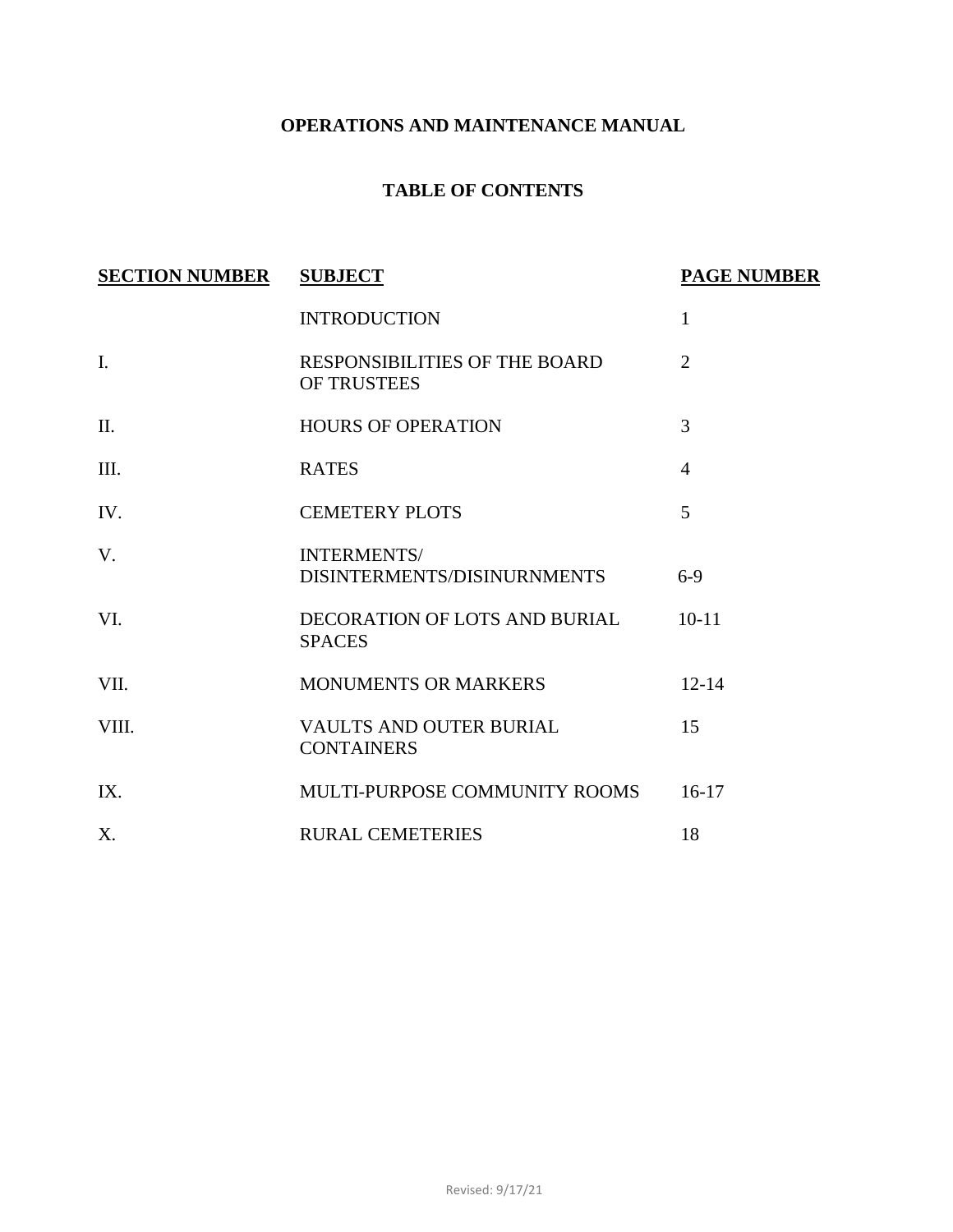### **Introduction**

The Board of Trustees of the Campbell County Cemetery District, by action, has adopted the rules and regulations here-in for the purpose of providing the citizenry of the county reasonably efficient management, operation, and maintenance of all the cemeteries within and under the jurisdiction of the Campbell County Cemetery District.

These rules apply equally to all cemeteries falling under the jurisdiction of the Campbell County Cemetery District.

The Board of Trustees of the Campbell County Cemetery District reserves the right to establish additional rules and regulations governing the use of its facilities if conditions warrant.

Wyoming State Statutes, 35-8 article 3, authorizes the formation of special Cemetery Districts. The Campbell County Cemetery District was formed under this law and acts for the voters of the county in the management of all District owned cemeteries. The business office of the Cemetery District is maintained at its Mount Pisgah Cemetery located at 804 South Emerson Ave., Gillette Wyoming. All business transactions are conducted from the office, and all Cemetery Board meetings are held there.

The Cemetery District is a public body, and all its meetings are open to the public.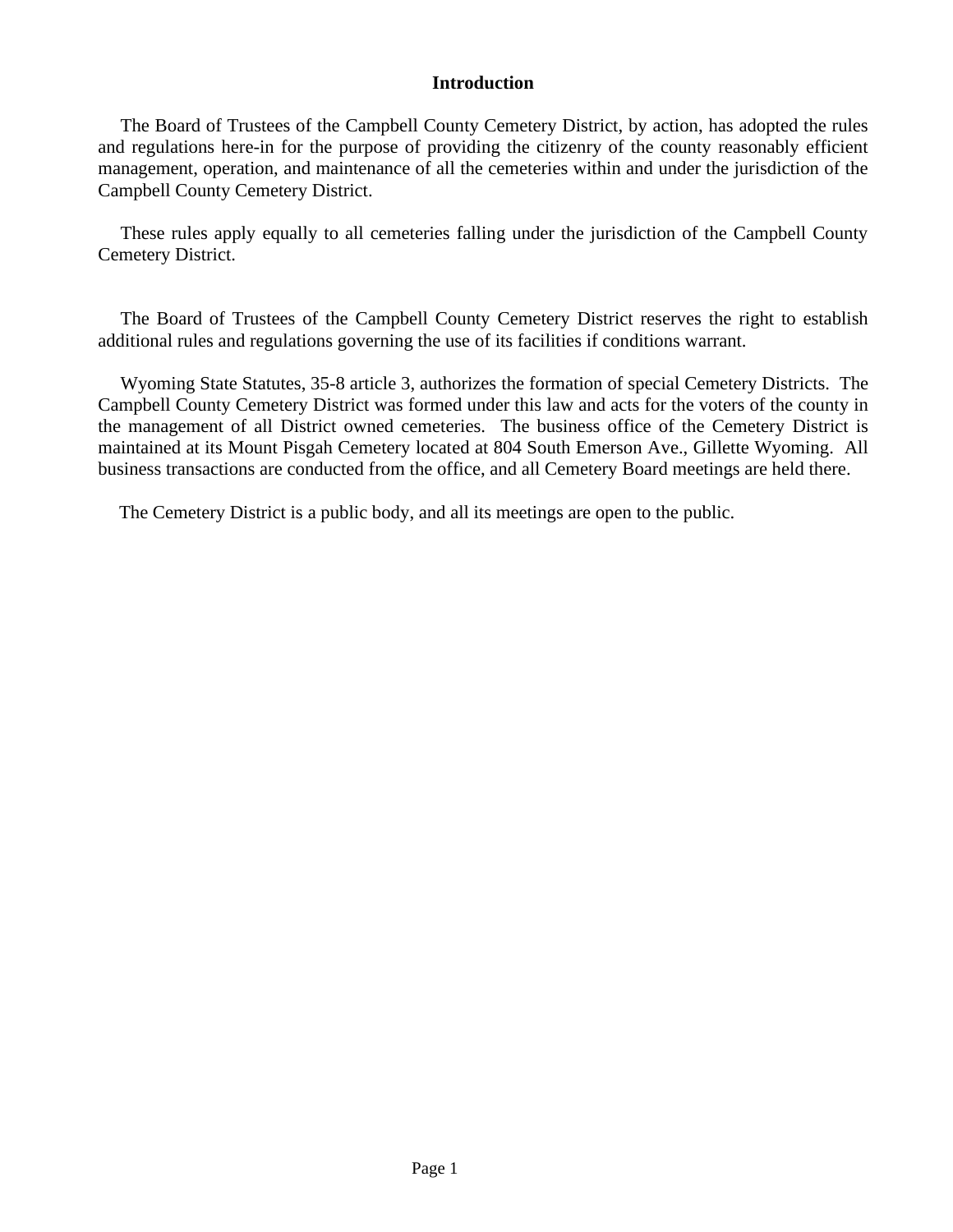# **SECTION I**

### **Responsibilities of the Board of Trustees**

In general, the responsibilities of the Board of Trustees is to manage, operate, and maintain all cemeteries falling under its jurisdiction, in a manner that it feels will best serve the residents of Campbell County in accordance with its established mission and values; which are: To provide our community with progressive leadership in financial planning and innovative development of facilities, programs, and community involvement, while maintaining and enhancing the perpetual beauty of our Cemetery District and to provide a peaceful and dignified final resting place and memorial options for loved ones as well as opportunities for life-affirming activities and celebrations.

### **Responsibilities by actions of the Trustees or designated staff and professionals are:**

- 1. Provide options and services for the final disposition of human remains and the perpetual care for all plots in the cemeteries operated by the District, in accordance with pertinent rules adopted by the Board of Trustees for this purpose.
- 2. Set District policies and procedures which are enforced and executed by staff and designated professionals.
- 3. Operate and maintain the District's fiscal, financial and budgetary requirements for the benefit of the residents of Campbell County in a manner that the Board deems appropriate and is in accordance with applicable Wyoming State Statutes through actions of their own and those of their designated staff and professionals.
- 4. Authorization for disinterment/disinurnment must be made by the Board of Trustees, or their authorized representative. Detailed rules for this procedure are set forth elsewhere in this document.
- 5. Permits for setting of monuments, must be given by the Board of Trustees or their authorized representative. Detailed rules and regulations covering the general responsibilities of the Board, as outlined above, will be found elsewhere in this document.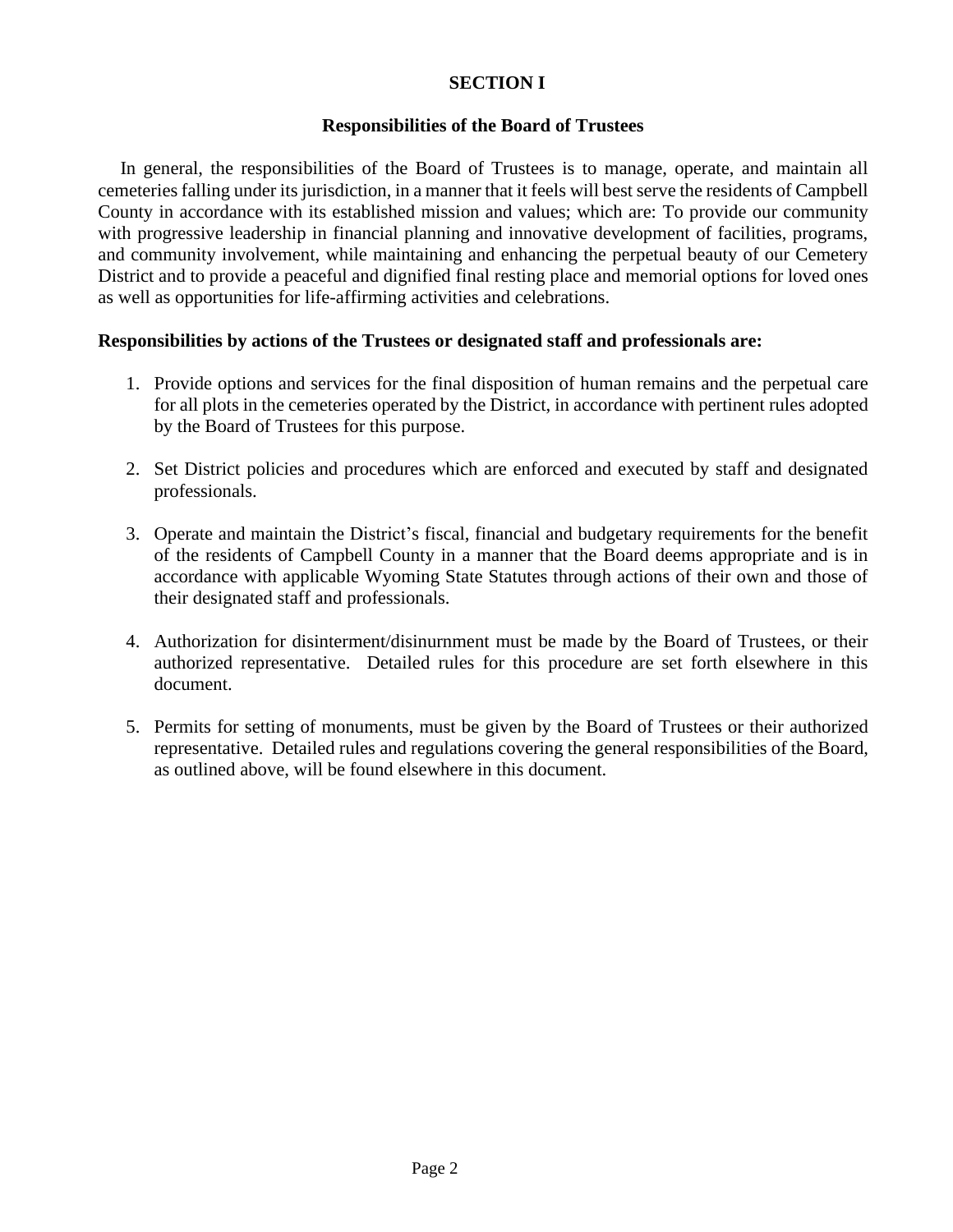# **SECTION II**

# **Hours of Operation**

1. **Office Hours –** The cemetery office will be open from 8:00 a.m. to 5:00 p.m. Monday through Friday. The cemetery office will be closed on all legal holidays except Memorial Day or as noted below.

| <b>Holiday</b>                                            | <b>Office</b> |
|-----------------------------------------------------------|---------------|
| New Year's Day                                            | Closed        |
| <b>Equality Day</b>                                       | Open          |
| President's Day                                           | Open          |
| <b>Memorial Day</b>                                       | Open          |
| Independence Day *                                        | Closed        |
| Labor Day                                                 | Closed        |
| Columbus Day                                              | Open          |
| Veteran's Day (observed)                                  | Open          |
| Thanksgiving Day                                          | Closed        |
| Employee Appreciation Day (Friday after Thanksgiving Day) | Closed        |
| Christmas Day *                                           | Closed        |

\*Independence Day and Christmas Day –

If the holiday falls on Saturday, the holiday will be observed on the day before (Friday). If the holiday falls on Sunday, the holiday will be observed on the day after (Monday).

2. **Gate Hours –** The cemetery gates will be open from dawn to dusk year-round.

It shall be unlawful for any vehicle to be in the cemetery during any other hours without the permission of the Cemetery District Superintendent.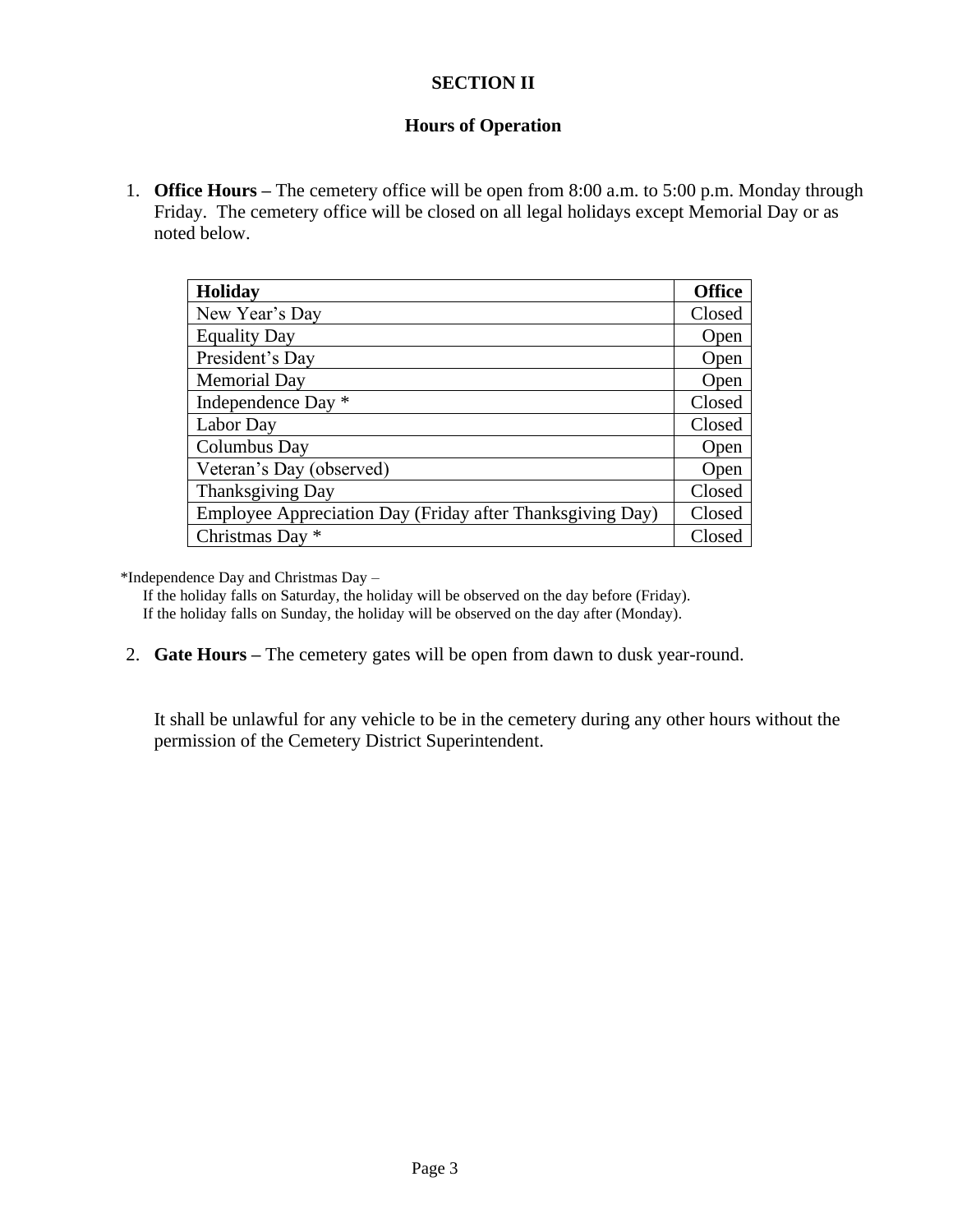### **SECTION III CAMPBELL COUNTY CEMETERY DISTRICT RATES**

#### **MOUNT PISGAH CEMETERY**

#### **BURIALS**

### ADULT BURIAL

| <b>Adult Burial Space</b> | \$. | 100.00    |
|---------------------------|-----|-----------|
| <b>Adult Burial Space</b> | \$. | 200.00    |
| <b>Adult Burial Space</b> |     | \$400.00  |
| <b>Adult Burial Space</b> |     | \$600.00  |
| <b>Adult Burial Space</b> |     | \$ 800.00 |
| Open and Close            |     | \$150.00  |
| Set-Up Fees               | S.  | 50.00     |

#### FETUS BURIAL (BLOCK 46)

(Fetal Demise Burials Are Provided Free Of Charge In Block 46)

| <b>Fetus Burial Space</b> | $\frac{\$}{25.00}$ |
|---------------------------|--------------------|
| Open and Close            | $\frac{\$}{25.00}$ |
| Set-Up Fees               | $\frac{\$}{25.00}$ |

#### BABY AND CHILD BURIAL (BLOCK 41)

| $(AGE 0-14)$                |    |       |
|-----------------------------|----|-------|
| Baby and Child Burial Space | Æ. | 50.00 |
| Open and Close              |    | 50.00 |
| Set-Up Fees                 |    | 25.00 |

#### CREMATION BURIAL (BLOCK M)

| (ALL AGES)             |       |
|------------------------|-------|
| <b>Cremation Space</b> | 25.00 |
| Open and Close         | 25.00 |
| Set-Up Fees            | 25.00 |

#### **COLUMBARIUM**

CREMATION-COLUMBARIUM NICHE (Each Niche Accommodates Two Cremains) Niche \$ 500.00 This price includes engraving of all names and dates.

# **OTHER RATES**

| <b>WEEKEND SERVICES</b>                                                               |                        |
|---------------------------------------------------------------------------------------|------------------------|
| Adult Burial                                                                          | \$<br>400.00           |
| Cremation                                                                             | 200.00                 |
| Fetus                                                                                 | \$<br>200.00           |
| Baby and Child (0-14)                                                                 | 200.00                 |
| <b>HEADSTONE ENGRAVING</b><br><b>Final Dates Engraving</b><br><b>Custom Engraving</b> | \$<br>100.00<br>Ouoted |
| DISINTERMENT/DISINURNMENT                                                             |                        |

| PRIMITERMENT/PRIMITERITY |            |
|--------------------------|------------|
|                          | \$100.00   |
|                          | \$1,500.00 |
|                          | \$ 750.00  |
|                          |            |

#### **\*\*Other Rates Apply To All Cemeteries\*\***

#### **RURAL CEMETERY WITH IRRIGATION (BETHLEHEM, ROZET, SAVAGETON, AND WRIGHT)**

### **BURIALS**

| ADULT BURIAL              |     |          |
|---------------------------|-----|----------|
| <b>Adult Burial Space</b> | SS. | 75.00    |
| Open and Close            |     | \$150.00 |
| Set-Up Fees               | SS. | 50.00    |
|                           |     |          |

### FETUS BURIAL

| <b>Fetus Burial Space</b> |               | 25.00 |
|---------------------------|---------------|-------|
| Open and Close            | $\mathcal{S}$ | 25.00 |
| Set-Up Fees               |               | 25.00 |

#### BABY AND CHILD BURIAL

| $(AGE 0-14)$                |             |
|-----------------------------|-------------|
| Baby and Child Burial Space | \$<br>50.00 |
| Open and Close              | \$<br>50.00 |
| Set-Up Fees                 | \$<br>25.00 |
| <b>CREMATION BURIAL</b>     |             |
| (ALL AGES)                  |             |
| Open and Close              | \$<br>25.00 |
| Set-Up Fees                 | \$<br>25.00 |
|                             |             |

#### **RURAL CEMETERY WITHOUT IRRIGATION (FOUR MILE, E.R., KINTZ)**

#### **BURIALS** ADULT BURIAL Adult Burial Space \$ 37.50 Open and Close  $\begin{array}{cc} $ & $150.00 \ $ & $50.00 \ \end{array}$ Set-Up Fees \$ 50.00

### FETUS BURIAL

| <b>Fetus Burial Space</b> | 25.00 |
|---------------------------|-------|
| Open and Close            | 25.00 |
| Set-Up Fees               | 25.00 |

#### BABY AND CHILD BURIAL

| $(AGE 0-14)$            |    |         |
|-------------------------|----|---------|
| Baby/Child Space        | \$ | 25.00   |
| Open and Close          | \$ | 50.00   |
| Set-Up Fees             | S. | 25.00   |
| <b>CREMATION BURIAL</b> |    |         |
| (ALL AGES)              |    |         |
| Open and Close          |    | - 25.00 |

### Dpen and Close \$<br>
et-Un Fees \$ Set-Up Fees \$ 25.00

#### **\*\*RATES SUBJECT TO CHANGE\*\***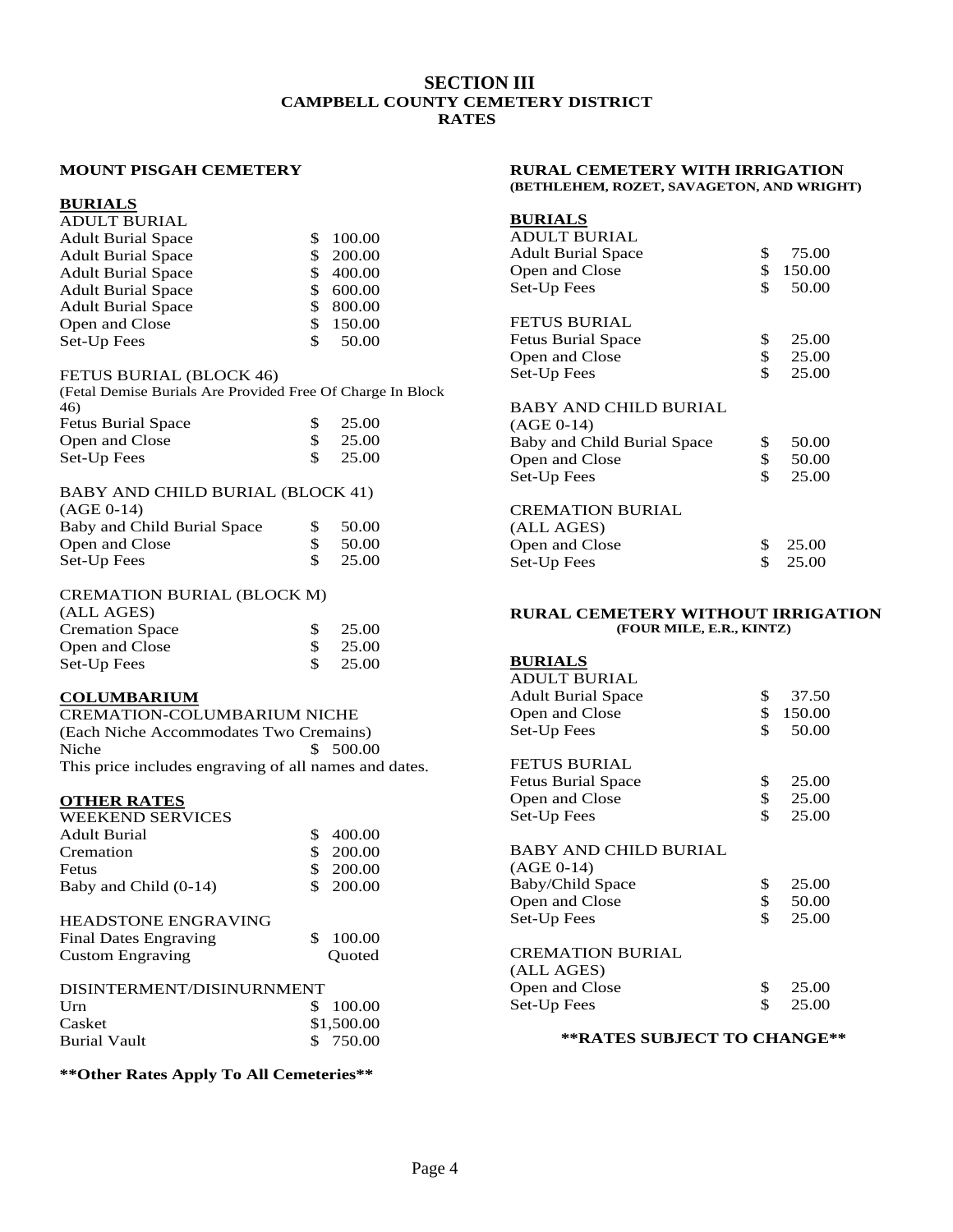# **SECTION IV**

## **Cemetery Plots and Lots**

A cemetery plot consists of one burial space. A cemetery lot consists of one or more adjoining plots (usually 4 plots, sometimes 2, sometimes 3).

- 1. **Reservation of Burial Plots** A Plot or plots (lots) or other cemetery products may be reserved with a 20% non-refundable down payment at time of reservation and must be paid in full within 90 days. After 90 days any item not paid in full will result in the forfeiture of the down payment and the property or product will be returned to open inventory. Any amounts paid in addition to the required nonrefundable down payment will be refunded in full. The final sale price of any plot so reserved will be the price established at the time of reservation.
- 2. **Cemetery Deed –** Ownership of plots or lots within the cemetery shall be evidenced only by a Cemetery Lot Deed issued and signed by the Board of Trustees upon full payment of the purchase price.
- 3. **Nature of Plot Ownership –** Ownership of a cemetery plot consists of the right of interment and any rights necessarily implied therefrom unless otherwise noted on the Deed. Cemetery plots are considered "real" property and for legal purposes are treated as such. Plots are exempt from property tax assessments and taxation. Deeds are given to owners. The receipt and record of ownership of plots will be maintained in the records of the Campbell County Cemetery District. Owners may, at their discretion have their deed recorded at the courthouse. As of February 10, 2015, the number of plots that can be owned by any immediate family (spouses and children under 18) or entity is 6 plots.
- 4. **Subdivision of Plots –** A cemetery plot cannot be divided into smaller portions than that originally set forth in the Deed thereof.
- 5. **Transfer of Plots –** No transfer or assignment of plot or ownership therein shall be valid until recorded at the office of the Campbell County Cemetery District.
- 6. **Unwanted / Unused Plots**  The Cemetery District will at any time purchase back unwanted or unused plots from any individual holding title, or those individuals that can claim title through Right of Survivorship or some other legal device. The buyback of unused/unwanted plots will be for the amount of original purchase.
- 7. **Property Declared Abandoned –** In accordance with Wyoming Statute 35-8-212 the cemetery district may, after a period of 25 years with no contact of the owner of record regarding any unused plot, lot, parcel or product in the cemetery, declare them abandoned and place them back into available inventory.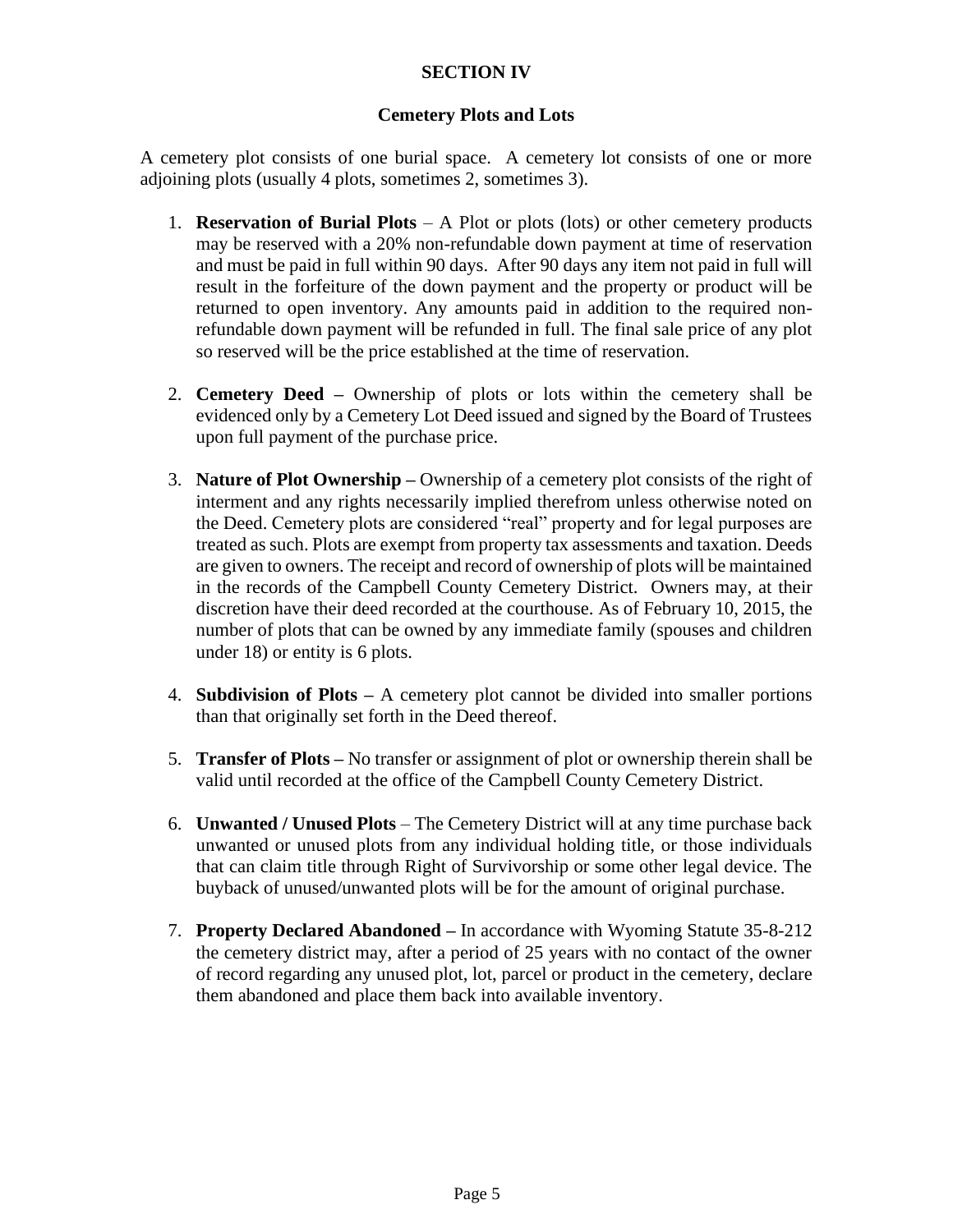## **SECTION V**

### **Interments/Disinterments/Disinurnments**

All interments made in the Campbell County Cemetery District will be made in accordance with the rules and regulations approved by the Board of Trustees.

They are as follows:

1. No interment or burial service will be allowed on Sundays, or any of the holidays listed below, where the office is scheduled to be closed, unless an emergency situation exists. For burials on legal holidays that the office is scheduled to be open, approval must be granted from the District Superintendent.

| <b>Holiday</b>                                            | <b>Office</b> |
|-----------------------------------------------------------|---------------|
| New Year's Day                                            | Closed        |
| <b>Equality Day</b>                                       | Open          |
| President's Day                                           | Open          |
| <b>Memorial Day</b>                                       | Open          |
| Independence Day *                                        | Closed        |
| Labor Day                                                 | Closed        |
| Columbus Day                                              | Open          |
| Veteran's Day (observed)                                  | Open          |
| Thanksgiving Day                                          | Closed        |
| Employee Appreciation Day (Friday after Thanksgiving Day) | Closed        |
| Christmas Day *                                           | Closed        |

\*Independence Day and Christmas Day –

If the holiday falls on Saturday, the holiday will be observed on the day before (Friday). If the holiday falls on Sunday, the holiday will be observed on the day after (Monday).

- 2. No burials will be permitted after 3:00 p.m. from November  $1<sup>st</sup>$  to March  $1<sup>st</sup>$ , or after 4:00 p.m. March  $1<sup>st</sup>$  to November  $1<sup>st</sup>$ . This is subject to the discretion of the District Superintendent.
- 3. Exceptions to 1 and 2 shown above are authorized only by a contagious disease or other emergency health reason or for a direct burial requested by a family for personal or cultural reasons. Should an emergency burial be necessitated on a weekend, or a holiday authorized by the Cemetery Board, extra charges will be levied. Such charges would be for personnel and excavation of the grave. Additional charges may be incurred if weather conditions warrant. Arrangements for an emergency burial must be made through the Campbell County Cemetery District Superintendent or his/her assistant.
- 4. There will be a two-hour interval between services scheduled on the same day.
- 5. The District Superintendent may at his/her discretion, for whatever reason, waive the two-hour interval between times of arrival of funeral processions.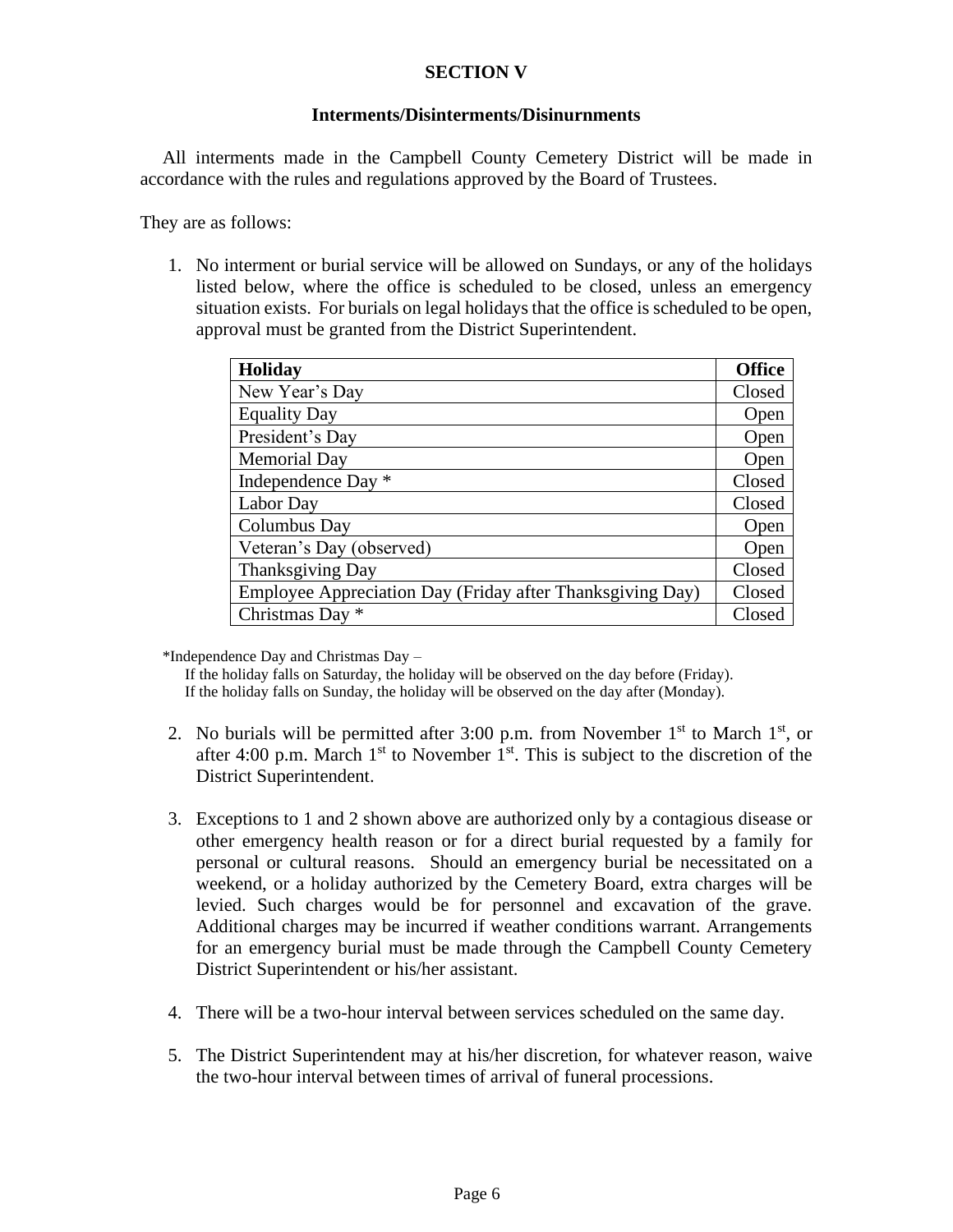6. **Arrangement Of All Burials Requires 48 Hours'- Notice.** The 48-hour notice is defined as the period of time between the notification of the Campbell County Cemetery District of the death and the scheduled time of the funeral. The requested time of service, the location and payment for the burial space, as well as its excavation, plus the payment of other cemetery charges must all be finalized within the 48-hour notice. Scheduled working hours of the Campbell County Cemetery District are from 8:00 a.m. to 5:00 p.m. Monday through Friday. Funeral directors and/or families wishing to schedule a funeral on a Monday or Tuesday need to contact the District Superintendent or the employee on call. In order to further expedite this contact, all area funeral directors will be notified of the telephone numbers at which the District Superintendent and employee on call may be reached. The Campbell County Cemetery Board has authorized the District Superintendent and/or the staff to make all necessary arrangements to meet the requested time, as long as such request conforms to the rules and regulations of the Cemetery Board. If for some reason the requested time cannot be met, the District Superintendent, or designated staff will notify the funeral director and/or the family as to why and will suggest an alternative time.

### **\*Immediate Disposition Will Be An Exception To The 48-Hour Rule.\***

- 7. Interment Notices: Funeral Homes, or any person requesting a burial of any kind, must submit to the District a complete, accurate, and truthful Interment Notice. Contact information for next of kin must also be provided in the event cemetery personnel have ownership or funeral service considerations that need resolved either pre- or post- burial.
- 8. State law requires that a standard burial transit permit be provided before any dead human body may be buried. If such permit is not in the hands of the District Superintendent or staff member at the time scheduled for interment, there will be no burial. Permits MUST accompany the deceased to the Cemetery.
- 9. Saturday burials, not emergency in nature, will be scheduled between the hours of 10 a.m. to 2:00 p.m.
- 10. All costs pertaining to an interment must be paid prior to the time the burial is to take place. If the selection of a plot is involved, the family must go to the cemetery office where the District Superintendent, or his/her designee, will show the family representative the plots that are available for purchase. It is then up to the family to make a selection. If the family has already purchased the plot it is merely the selection of the burial space that needs be made. Such selection can be done in the office. At this time the District Superintendent, or his/her designee, will explain all cemetery charges involved in the burial and will collect the money. This activity must take place in the 48-hour notice period previously explained.
- 11. Up to three sets of remains may be contained in a single, adult burial space. Combinations are limited to the following: 2 caskets/vaults, one cremains. 3 sets of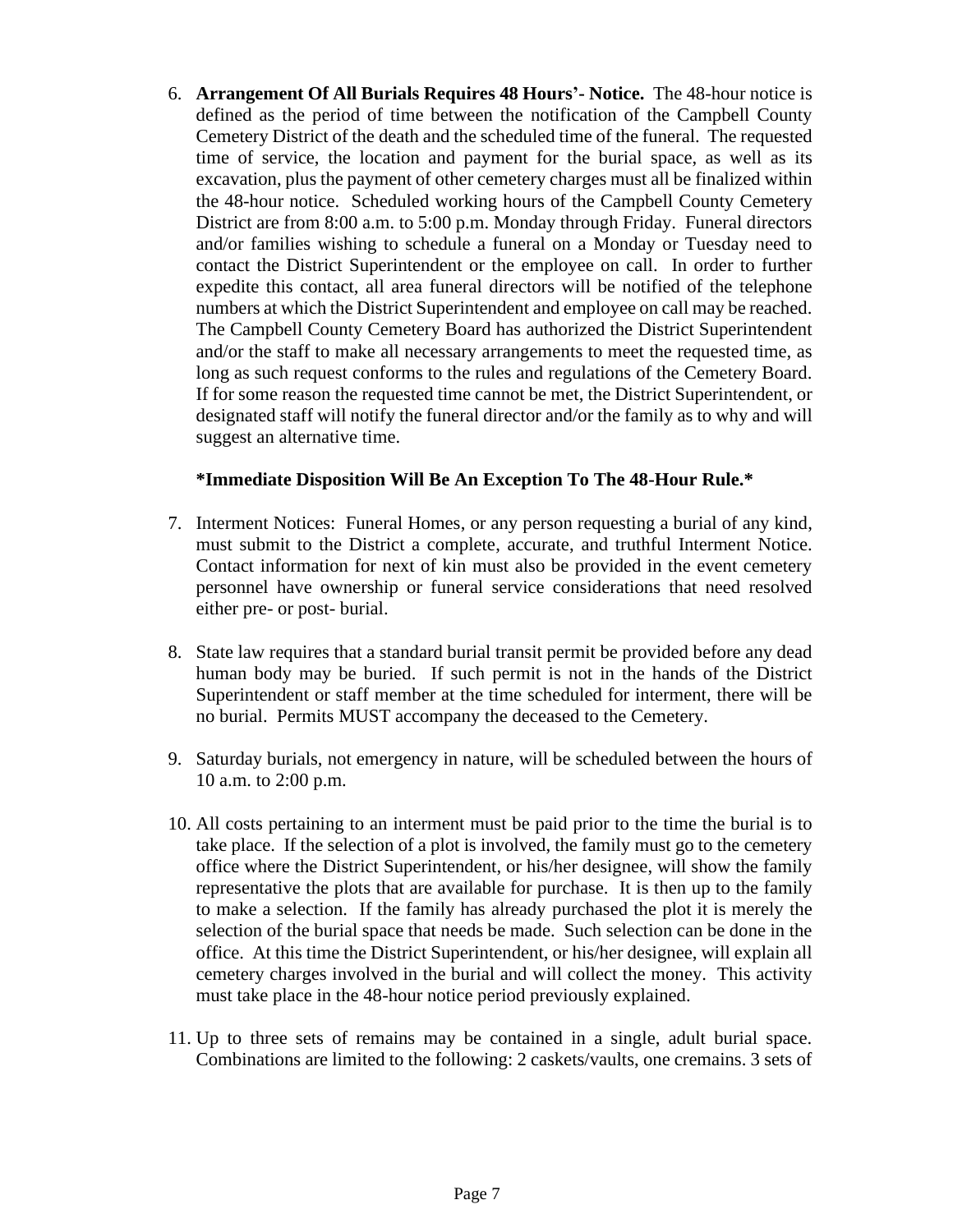cremains. One casket/vault, 2 cremains. Other plots (infant, fetus, cremains) are limited to one set of remains/cremains.

12. Stacked Burials. Stacked burials are permitted in certain parts of the cemetery, and are subject to the District Superintendent's approval, based on soil conditions in the cemetery. It is a requirement of the District that the first interment in a stacked burial be made in a concrete vault or concrete liner.

### **Fetal Demise**

It shall be the policy of the Campbell County Cemetery District to provide burial plots and conduct burial services at no charge for any non-live birth fetal demise in accordance with the following guidelines and rules.

The cemetery district shall make available non-deeded plots in Block 46 located within Mt. Pisgah at no charge. In other cemeteries located within the district, the cemetery staff shall choose an appropriate lot.

Lots in Block 46 in Mt. Pisgah, as well as other district cemeteries will be used sequentially starting with the next available plot.

A fetal demise of less than 20 weeks gestation, AND NOT requiring a death certificate shall be accompanied with the proper release form from a hospital. This form will serve in lieu of a Burial Transit Permit.

A fetal demise with a gestation of greater than 20 weeks, AND requiring a death certificate, shall be accompanied with a Wyoming or other state issued Burial Transit Permit.

All fetal demises shall be contained in an appropriate container that prevents the loss of bodily fluids.

Fetal remains provided to the district for burial from Campbell County Health or other approved health care organizations shall be accompanied by a signed Chain of Custody Body Release Form signed by both Cemetery and Hospital personnel.

Fetal remains released to the district from Campbell County Health will be entered into record only by the unique identifying number issued by the hospital. No patient, parent or family information will be shared with the Cemetery district.

The district shall provide a temporary marker with a name or number poured in a concrete base for all fetal demises marking their location of burial. A family may choose to purchase a monument of their choosing at their own expense in accordance with current monument policies of the district.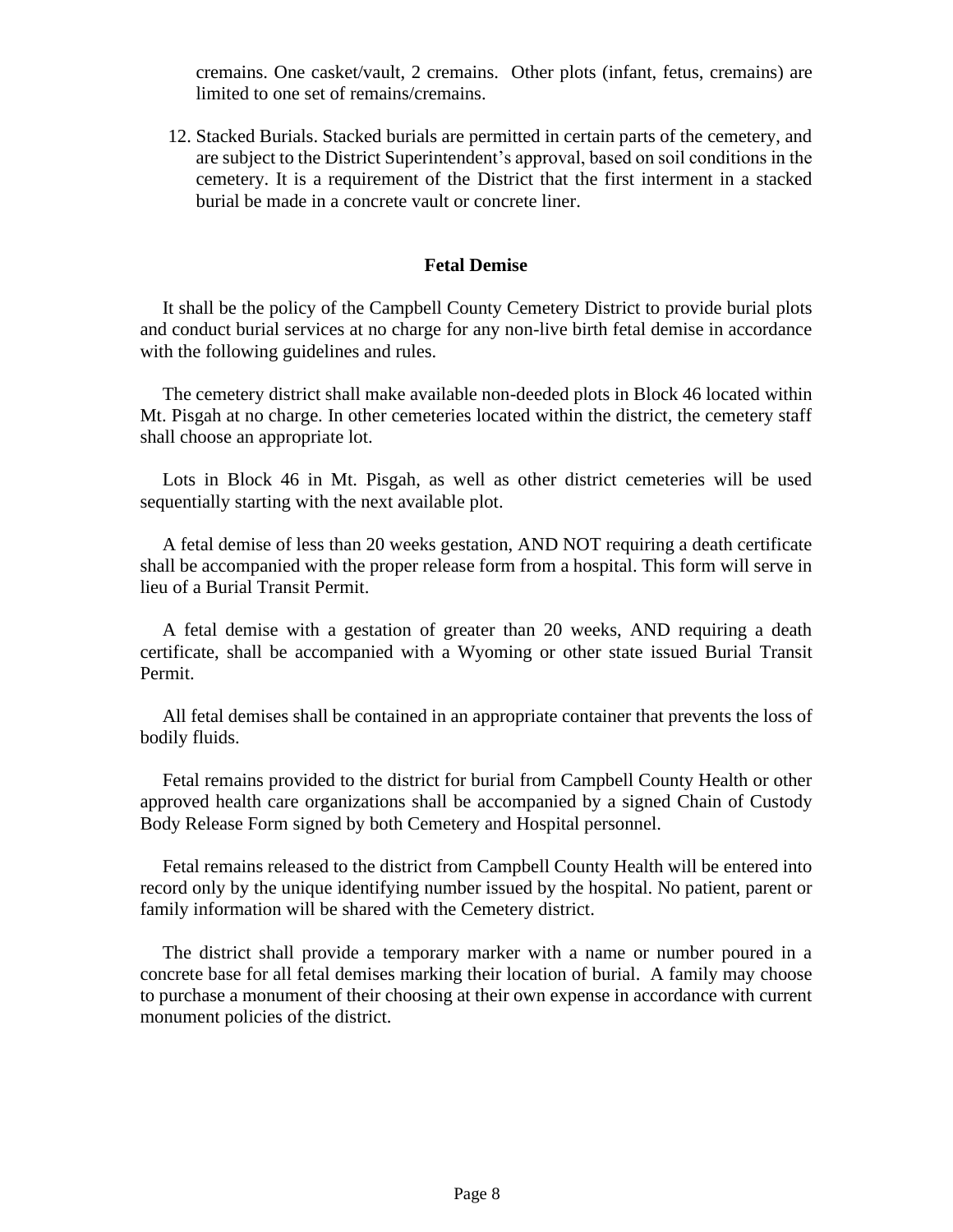## **Disinterments and Disinurnments**

A disinterment permit (removal of a deceased human body) must be obtained from the local registrar by the next of kin or other authorized person. Disinterment or disinurnment will be done subject to the following Cemetery Board requirements.

A disinurnment permit (removal of an urn) must be obtained from the District by the next of kin or other authorized person. Disinurnments will be done subject to the following Cemetery Board requirements.

- 1. The District Superintendent may authorize disinterments and disinurnments at his/her discretion upon receipt of the proper paperwork. The District Superintendent will designate the time for the requested disinterment/disinurnment to take place. Normally, it will be done during working hours. Weekends and holidays will be subject to the District's Saturday service charge of \$375.00 in addition to the normal fees of the disinterment or disinurnment.
- 2. A casket disinterment will cost \$1,500.00. A concrete burial vault disinterment will cost \$750.00. An urn disinurnment will cost \$100.00.
- 3. A sealed vault must be used when a family, or other authorized person pre-plans a disinterment or disinurnment. Cost of the pre-planned vault is to be borne by those sponsoring the disinterment or disinurnment.
- 4. All fees must be paid in full prior to scheduled service.
- 5. Casket disinterment may result in additional expense to the sponsor including but not limited to casket replacement, or other container requirements in order to comply with Wyoming Department of Health regulations regarding the transportation of a deceased human body.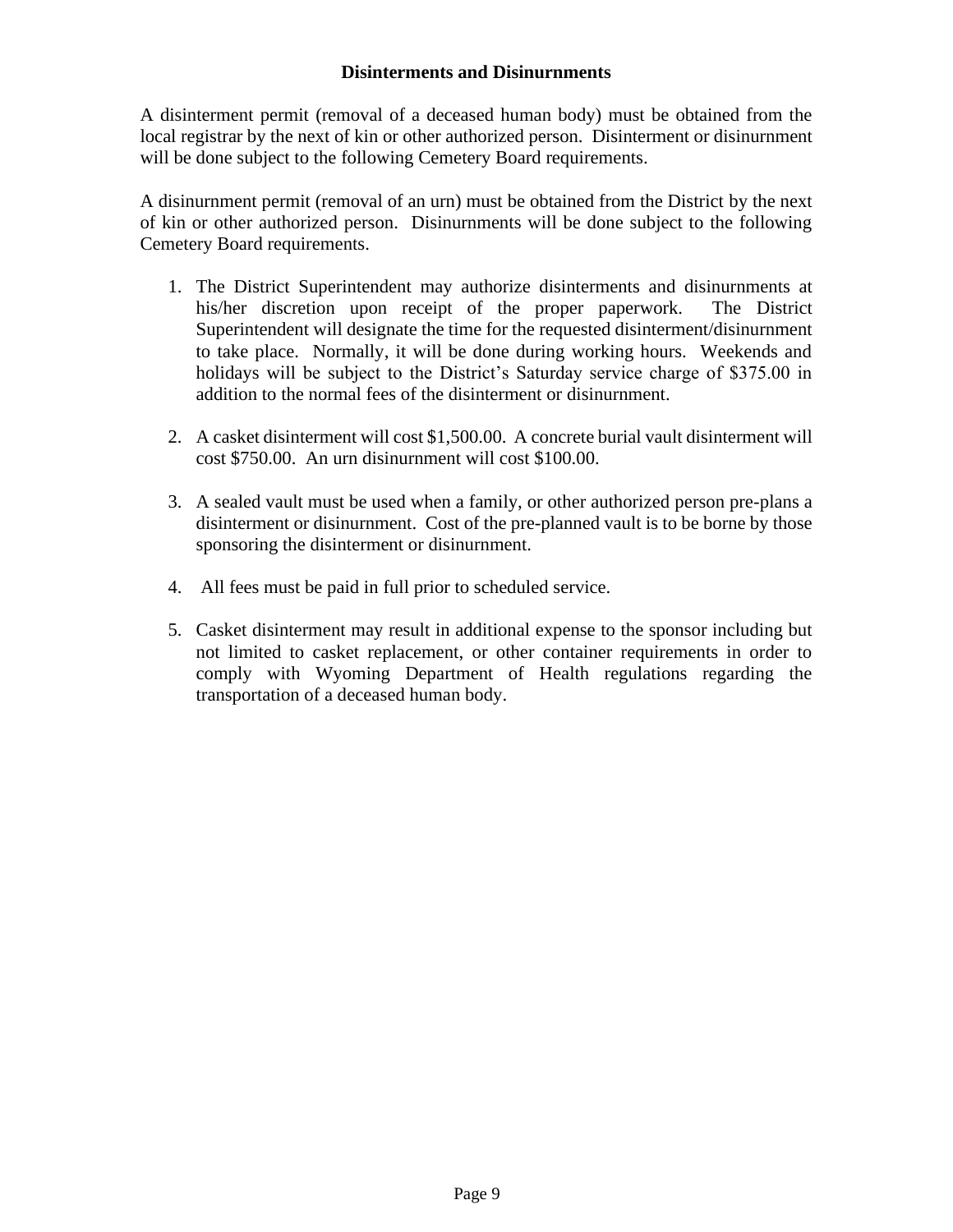# **SECTION VI**

### **Decoration of Lots and Burial Spaces**

# The Board of Trustees has no objection to a family, or any authorized individual decorating or beautifying a grave, **provided permission is first sought from the office of the Campbell County Cemetery District and such efforts are within the Board's policies.**

All improvements, alterations, changes, or decorations of individual property in the cemeteries shall be under the direction and subject to the consent and approval of the District Superintendent. Should they be made without written consent or in the event, at any time, in the judgment of the District Superintendent, they become unsightly to the eye or detract from the overall beauty of the cemetery, they become damaging to the grass, or they interfere or complicate the normal grounds maintenance, the District Superintendent shall have the right to remove, alter or change such improvements, alterations, changes or decorations.

**1. Temporary Decorations** – Any decoration not displayed in a permanent vase or receptacle that is permanently attached or affixed to a monument or base will be considered temporary in nature (i.e. flowers placed in ground, plastic vases stuck in ground, leaning on monument, or loose on graves, etc.) and should be placed adjacent to the front or sides of monuments. **In general, all temporary decorations, with the exception of Christmas blankets and wreaths which will be permitted from December 1st to March 1st, may be displayed for up to two weeks. As stated above, any decoration becoming unsightly may be removed at any time.**

This covers the following items:

- a. Loosely placed live and artificial flowers and plants.
- b. Temporary vases, sprays and wreaths of live or artificial flowers.
- c. Christmas Blankets and Wreaths  $-$  May be displayed from Dec. 1<sup>st</sup> to Mar. 1 st .
- d. Memorial Day Decorations Memorial Day decorations will be removed by cemetery personnel for disposal two weeks after Memorial Day.

### **2. Permanent Decorations:**

- a. PERMANENT VASES FOR THE DISPLAY OF LIVE AND ARTIFICIAL FLOWERS – Permanent Vases for the display of live and artificial flowers must meet the following criteria.
	- 1. The vase or vases must be set with a minimum of three inches of border and must be an integral part thereof. Under no circumstances will the installation of a vase, or vases, cause the monument to exceed the maximum allowable width.
	- 2. Such vases must be installed by an approved monument company, at the owner's expense.
- b. PERMANENT / LIVE PLANTINGS –The planting of live bushes, trees and plants is done only by cemetery personnel or by permission from the District Superintendent. No trees will be allowed to be planted inside the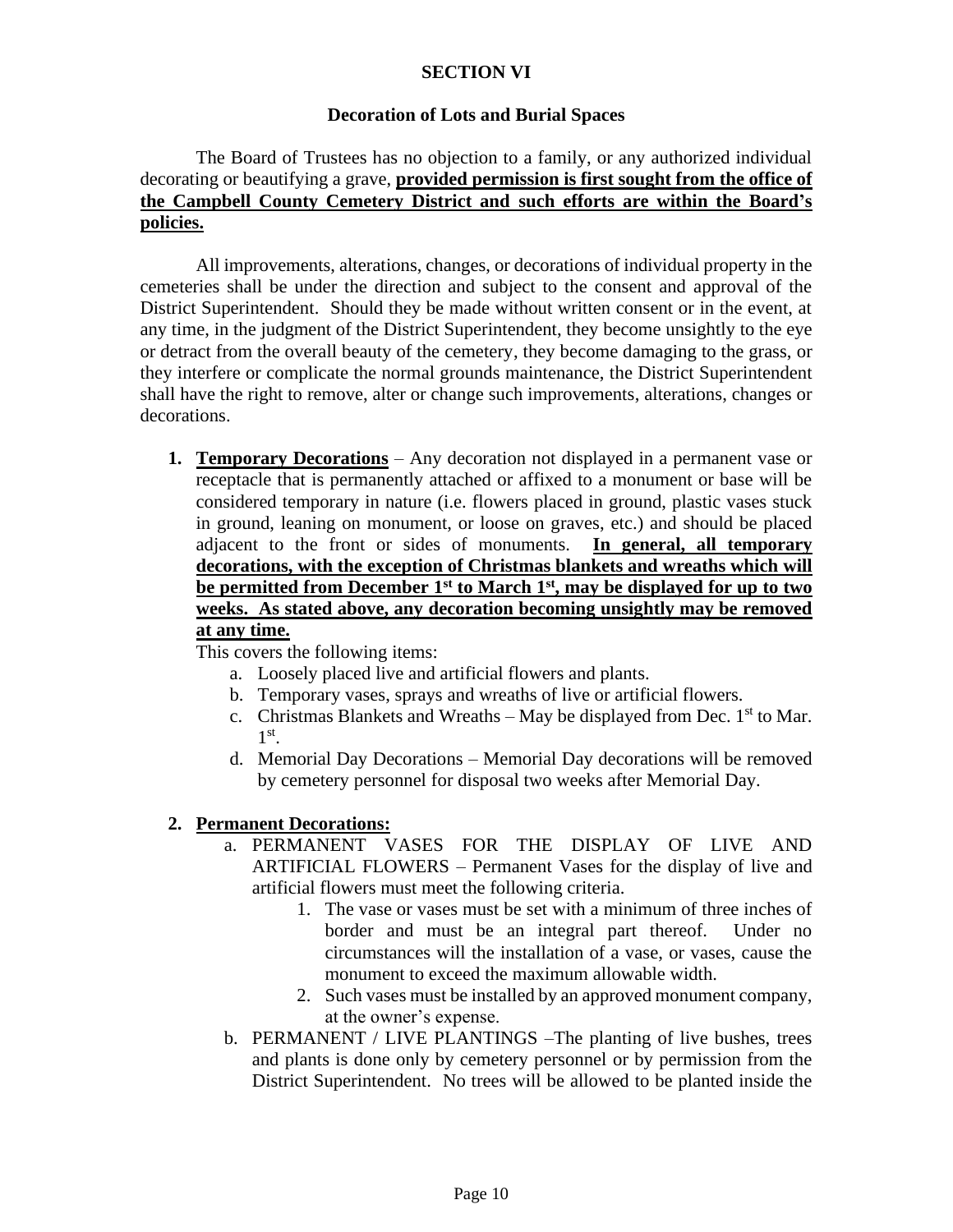border of a cemetery plot/lot. Flowers, bulbs and small bushes may be planted within 8" of the front or sides of monuments. No flowers, bulbs or small bush plantings are allowed on the alley side which is the back side of the monument. Trees and large bushes may be planted only in approved alleys where no underground encumbrance is known to exist.

- c. SHEPARDS HOOKS –All Shepard's hooks or other similar items used for the display of decorations or hanging baskets must be placed flush against the concrete base of an existing monument. They will not be allowed on graves or plots where no concrete base exists. Any hook or similar item interfering with the normal maintenance and perpetual care of the cemetery may be removed without notice at any time by the District Superintendent or authorized grounds personnel.
- 3. **Not Permitted** The placing of boxes, shelves, stones, toys, mulches, crushed aggregate, stuffed animals, pinwheels, metal designs, ornaments, chairs, settees, glass, urns, flower pots, or flower planters, wood fence, metal cases, small objects or figurines or other items similar in nature that are not permanently secured to a concrete base or monument on plots, will not be permitted.
- 4. **Liability** The Campbell County Cemetery District will not be liable for any lost, misplaced, or broken flower vases used in the decoration or beautification of spaces by individual owners, nor will they be liable for damages by the elements, thieves, vandalism, or by other causes beyond its control.

**PRIOR PERMISSION REQUIRED – Again, prior permission is required for any improvements, alterations, decorations or changes. In addition, any and all items may be removed by cemetery personnel due to unsightliness, damage to grass, interference with operations, etc.**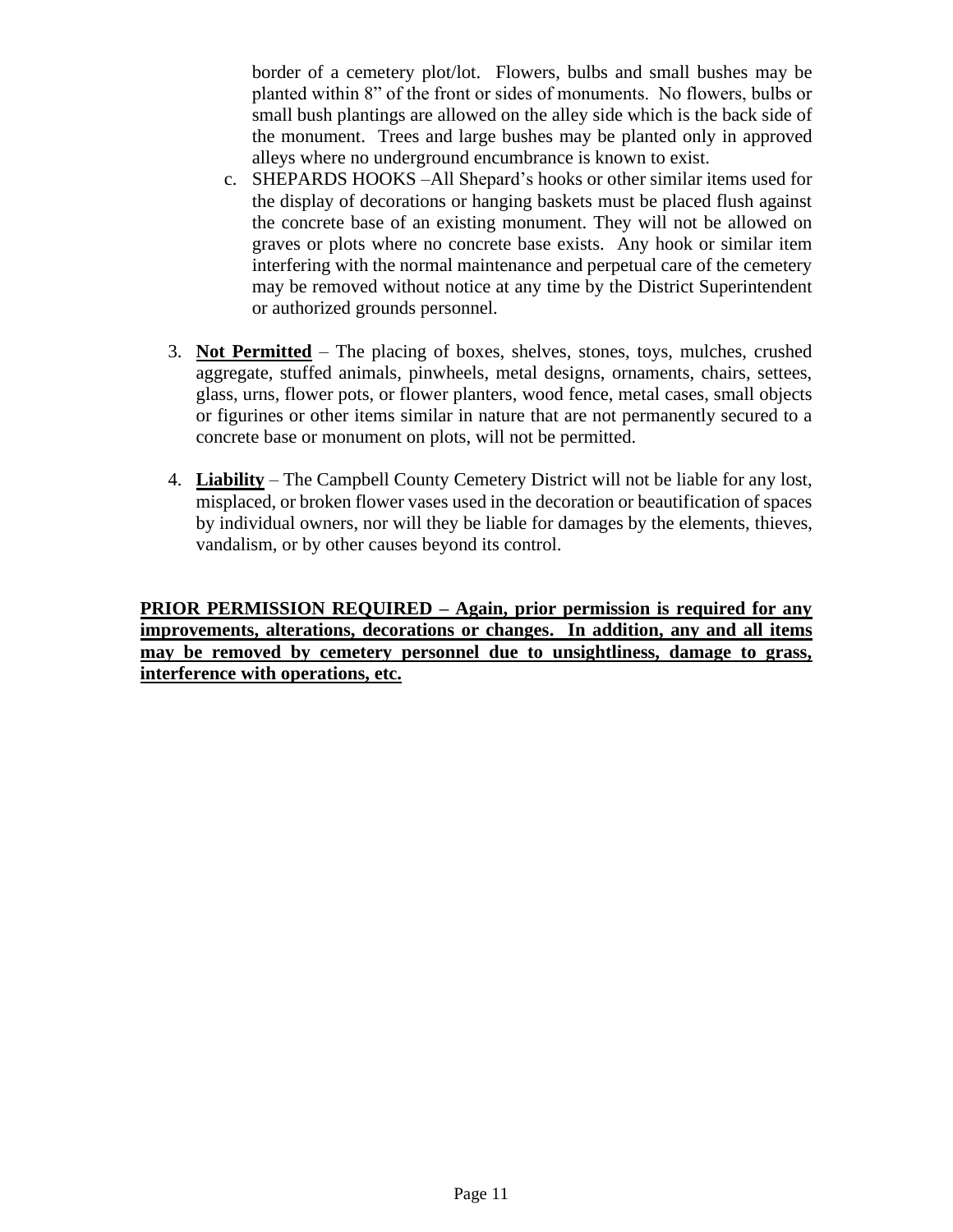# **SECTION VII**

### **Monuments or Markers**

- **1.** No memorial, monument, or grave marker will be permitted on any burial space until the space has been fully paid for, a deed issued for the property, and a permit for the placement of a monument or marker has been issued by the Campbell County Cemetery District's office.
- **2.** Only one central or family monument shall be allowed on a family lot.
- **3.** Up to three monuments or markers for each burial space will be permitted. (Head stone, foot stone, flat grass marker)
- **4.** All monuments or markers for each burial space in the Mount Pisgah Cemetery and all of the rural cemeteries in the District, shall be placed west facing east in the traditional manner. Footstones shall be placed east facing east. All owned property in the Campbell County Cemetery District with no monument in place shall adhere to the above mentioned placement of monuments and markers. (Headstones place west face east. Footstones place east face east.) For plots with any existing monuments that are not placed in the traditional manner the family may set remaining monuments on that plot to match already existing monuments to maintain a uniform appearance.
- **5.** No plot owner shall erect or place or cause to be erected or placed on any plot in the cemeteries under jurisdiction of the Campbell County Cemetery District, any monument, memorial, or marker that does not conform to its policies and regulations.



**6.** Any marker, monument, or memorial for any grave in the District must be set on a concrete foundation or approved equal. This foundation may be poured in place or be pre-cast. All grave markers, monuments, or memorials must be centered on the foundation which will extend four inches beyond the ends of the marker, monument, or memorial, in all directions. The foundation will be set level, with the lowest point of the foundation being at least 3 inches above the ground surface.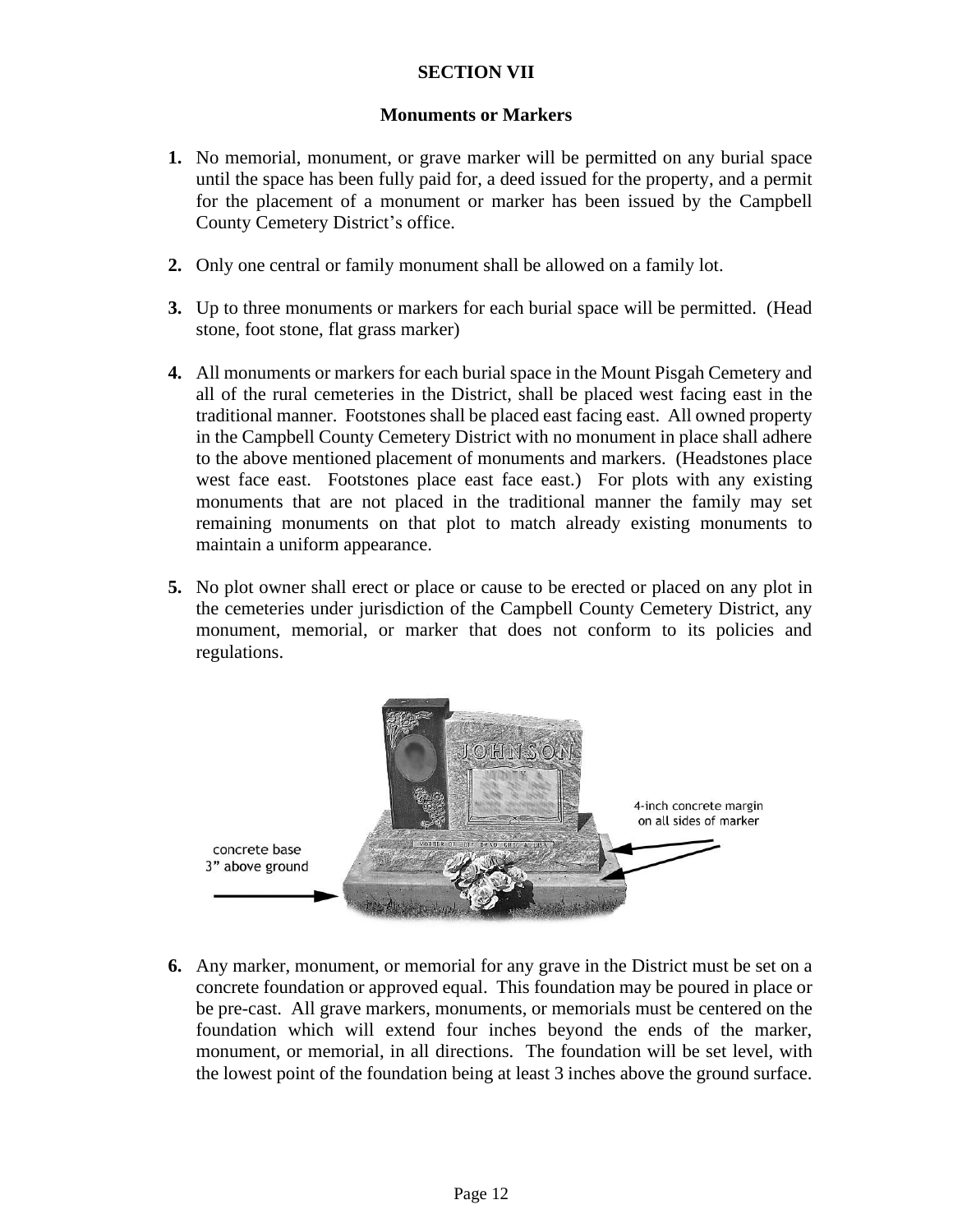It will front on a common base line that will be located by cemetery personnel. These foundations or bases will not exceed a maximum width of four feet for a single monument or a maximum width of eight feet for a double monument. (See Figure 1 below.) All work done by monument companies in cemeteries under the jurisdiction of the Campbell County Cemetery District will be inspected by cemetery personnel for conformance to the Districts regulations governing their work. If a company is found to be not in conformance, they must correct the deficiency or remove the monument. All debris, including grass, sod, and dirt, must be removed from the site. None will be permitted to be placed around the foundation.



- **7.** Traditional monuments for cremains will be allowed as long as they are placed at the head or foot of the grave. Monuments placed at the foot of the grave must be footstones. Additional monuments for additional interments of cremains in same burial space will require grass markers, level and one end flush with the ground surface. The precast for said monuments or markers shall not exceed a width of 30 inches and a length of 30 inches and shall extend a minimum of four inches from all sides of stone. This will include the cremains section, Block M in Mount Pisgah Cemetery.
- **8.** Benches may be installed at either the head or foot of a grave or lot. Benches will be of a permanent nature consisting of either granite, marble, pre-formed concrete or other approved permanent substance. Benches will be set on a concrete base and adhere to the same base and facing requirements for monuments set in the district.
- **9.** Monuments for markers in the infant section, Block 19 will be centered on a concrete base, the maximum dimension of which, will be 18 by 26 inches, and will extend a minimum of four inches from the stone on all sides.
- **10.** The foundation for military markers will not exceed 18 inches by 30 inches and may be precast or poured in place.
- **11.** Any monument set in the Campbell County Cemetery District must meet the cemetery requirements. A request for the establishment of a base line on which they can set the foundation and monument must be approved.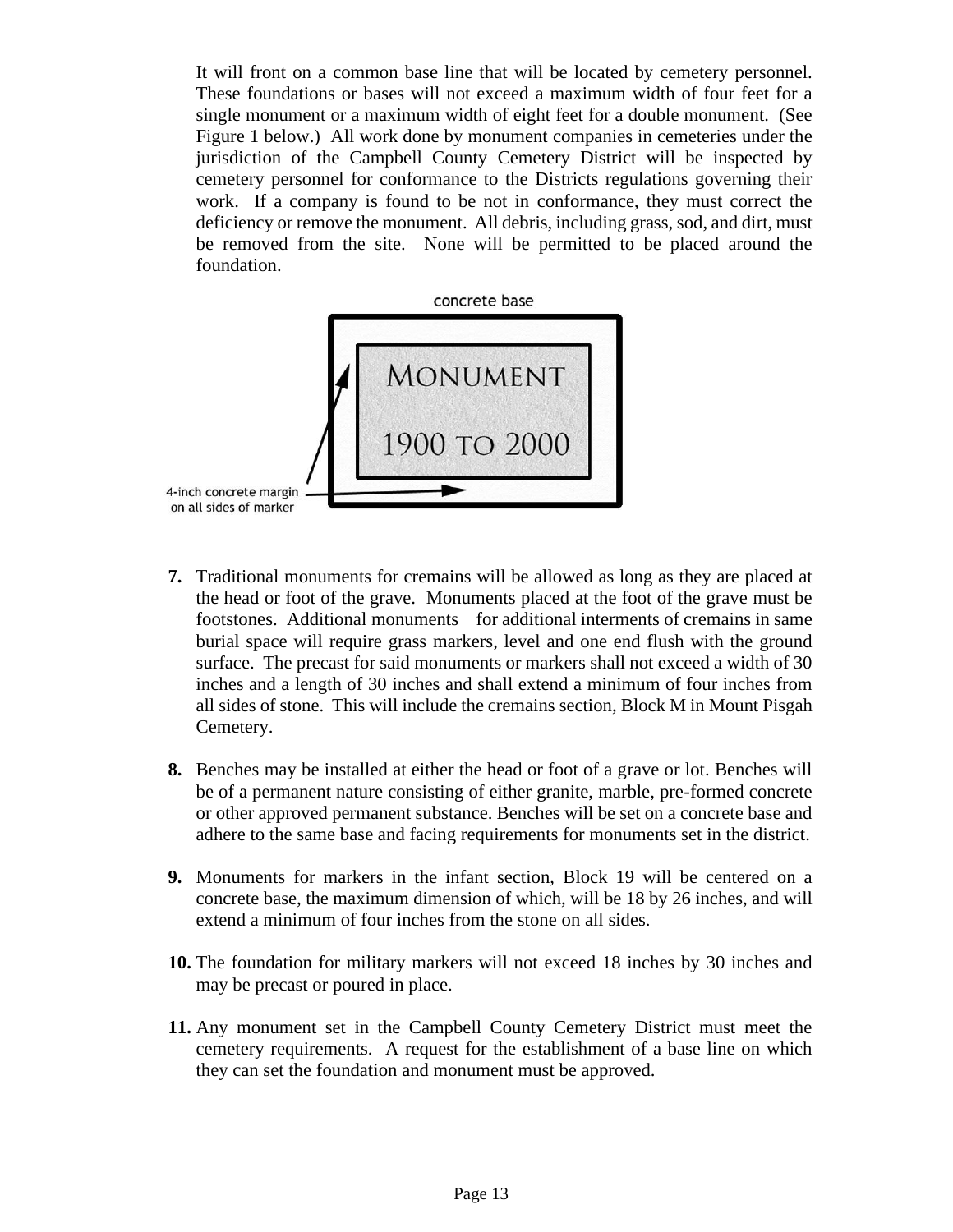- **12.** The Board will exercise due care to protect the lettering, carving, or ornaments on any monument, memorial, or marker or any other authorized structure on any plot in its cemeteries. It disclaims any responsibility for damage due to these structures from sources beyond the control of the Board.
- **13.** No coping, curbing, hedge, grave mounds, borders, enclosures, or walks will be permitted on any plot in the cemeteries under the jurisdiction of the Campbell County Cemetery Board.
- **14.** The use of tiles, bricks, gravel, crushed rock, oyster shell, cinders, or other similar materials on any plot in the District's cemeteries is strictly prohibited. Any such materials used may be removed by the District Superintendent, or his/her designee, without notice to the owner.
- **15.** On February 6, 1991, the Board of Trustees voted to no longer approve the placement or installation of surface vaults including those with exposed lids and or granite grave ledgers in any of the cemeteries under their jurisdiction.
- **16.** The Campbell County Cemetery District Board may allow commercial cleaning of headstones/monuments within the Campbell County Cemetery District, upon approval by the District Superintendent and the completion of a written waiver of liability by the commercial cleaning company and the plot owner. The District Superintendent maintains an approved list of commercial cleaning companies that meet liability insurance and professional standards. The cemetery stones may be cleaned by family members or owners. Cemetery personnel clean headstones/monuments free of charge as one of their duties in caring for the cemetery. Cemetery personnel do not provide cleaning chemical to the public.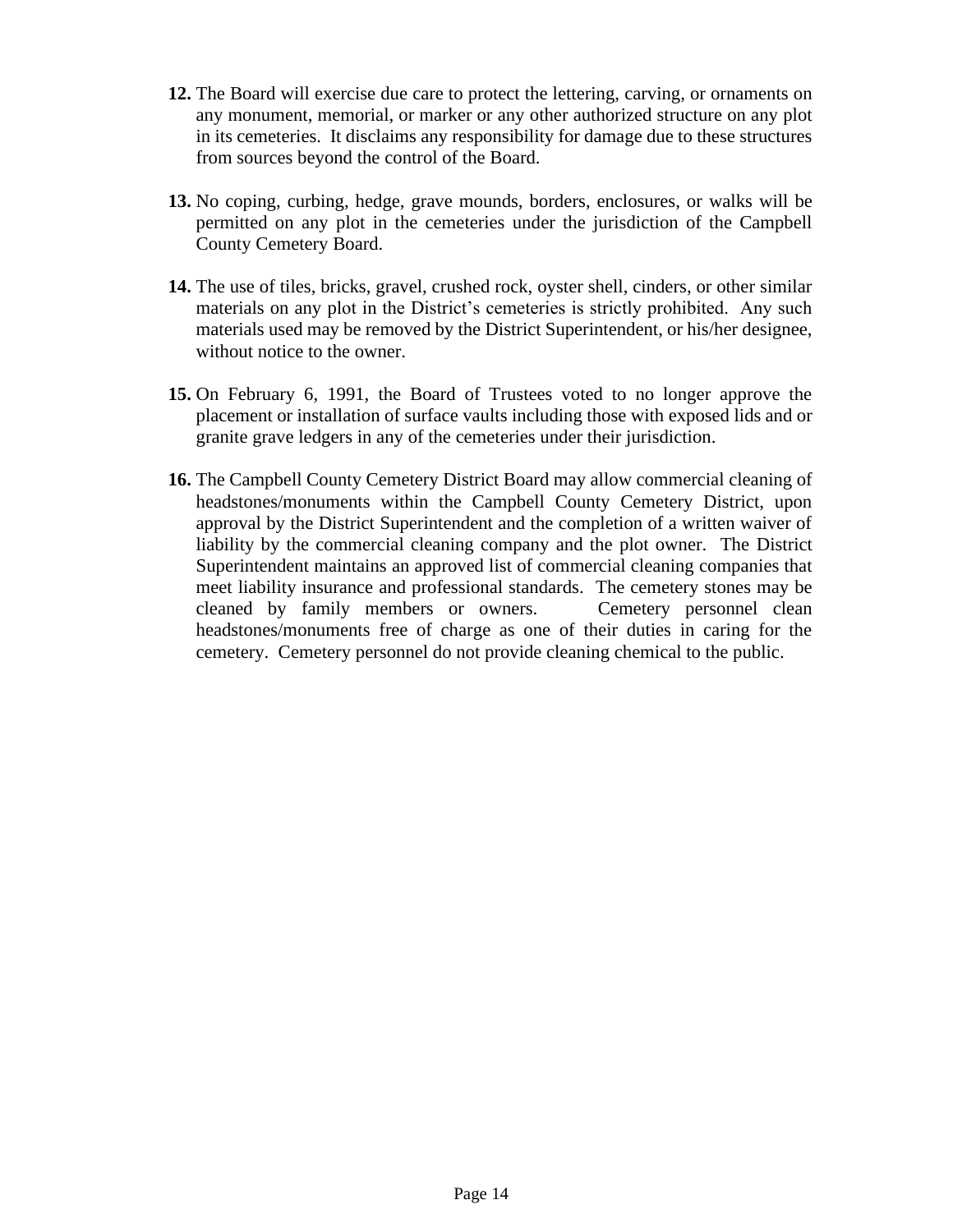## **SECTION VIII**

### **Vaults and Outer Burial Containers**

- 1. Vaults and other outer burial containers are not required by the Campbell County Cemetery District, but they may be installed at the individual's discretion and expense.
- 2. All vaults are to be installed by the supplier or the mortuary personnel. The installation includes the proper placement of the lowering device and when appropriate, a tent community rooms.
- 3. Installation of concrete vaults must conform to the following:

The supplier must furnish planking, or other suitable means, to provide a protective covering for the grass on which the truck crane will move while in the process of setting the vault.

All work, by the supplier, must be done during the regularly scheduled working hours, 8:00 a.m. to 5:00 p.m. Monday thru Friday. The District Superintendent, or his/her authorized representative must be always present while the installation is taking place. If for any reason the activity of the supplier creates a necessity for cemetery personnel to work overtime the supplier will be responsible for the cost of the overtime.

4. The placement or installation of surface vaults and mausoleums with one or two crypts shall be allowed anywhere within the cemetery district so long as they conform to current state statutes with regard to foundation design as well as fluid and odor requirements. Vaults or mausoleums containing 4 or more crypts are subject to statutory requirements, and inspection and approval by the state of Wyoming. All vaults or mausoleums intended for private family use must fit within the confines of an existing cemetery plot, which includes the concrete base/foundation with a 4" margin on which the structure will rest. Due to maintenance issues, ledgers of any material are not permitted.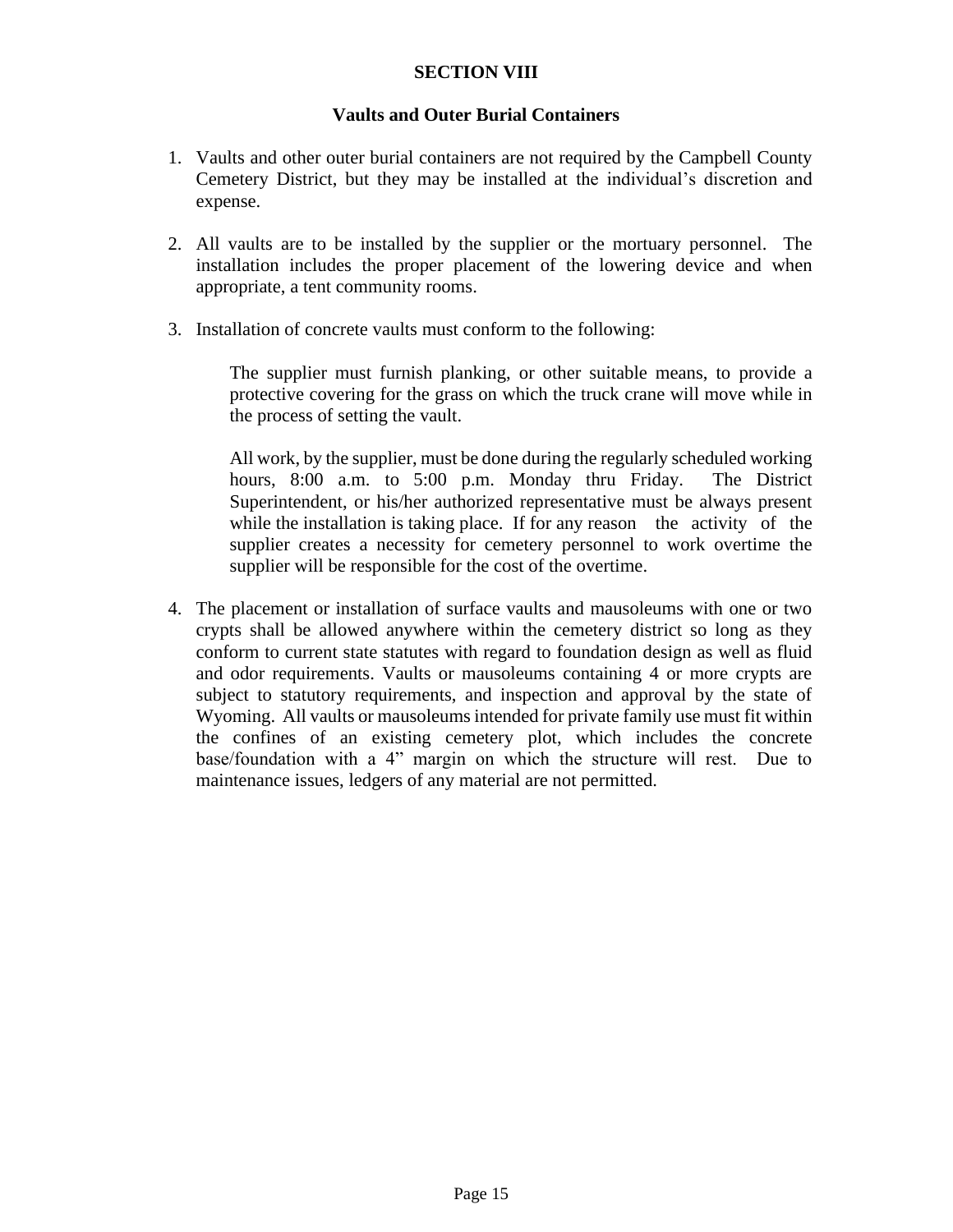### **SECTION IX**

### **Multi-Purpose Community Rooms**

The basic reason for constructing the community rooms was in the interest of public safety. The cemetery, being built on a steep slope, constituted a hazard to traffic when the roads there in are snow packed. Additionally, there is a hazard to pedestrians who must walk to the grave side service, and most of them would have to do so since it is impossible to park and observe the service.

As a result of requests, both locally and out of town, the Board expanded the community rooms uses. If any family of a deceased person wishes to use the community rooms, they may do so by contacting the District Superintendent, or his/her designee, and the requested use must fall within the regulations prescribed by the Board of Trustees. The rules for the use of the community rooms are as follows:

- 1. The facilities may be used for funeral services (i.e. committal and graveside services) and for families wanting to gather after such services. Funeral services are defined as a gathering, where at that time an interment or inurnment will take place. If any of the community rooms are used for events other than a funeral service, additional charges will apply. Please see Facility Rental Guide for nonfuneral service shelter usage information.
- 2. There will be no charge for any of the above scheduled funeral service uses. Parties using the community rooms are responsible for cleanup of the facility after use and subject to the terms and conditions of the district's \$200 refundable cleaning/security deposit, contained in the Facility Rental Guide.
- 3. Families involved in an indigent or welfare burial may schedule the use of the community rooms.
- 4. If there is a committal or graveside service in the community rooms, there will be none at the grave.
- 5. The hours of availability of the community rooms are from 8:00 a.m. to 5:00 p.m. Monday through Friday. If a funeral is scheduled on a Saturday, arrangements must be made with the District Superintendent, or his/her designee, and an overtime charge for the attending cemetery personnel will be made. If more than one request for use of the community rooms is received on any single day, the District Superintendent, or his/her designee, is responsible for scheduling such use.
- 6. The transportation of the casket and flowers to the graveside, after services in the community rooms, whether by the funeral director or cemetery personnel is at the discretion of the family.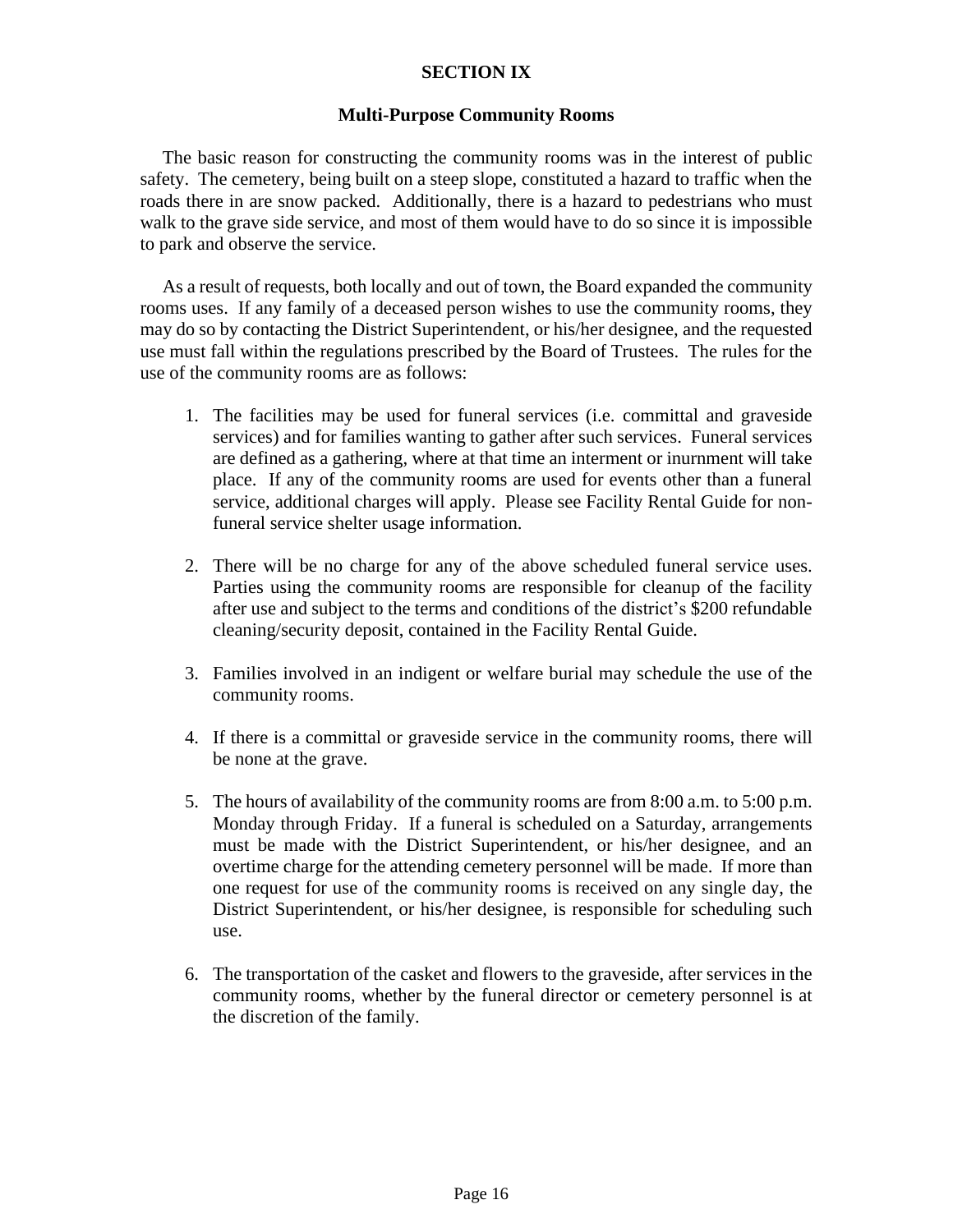- 7. If in the opinion of the District Superintendent, or his/her designee, conditions are such that a graveside service in the cemetery is dangerous to those in attendance, the service will be held in the community rooms. If such is a possibility the cemetery personnel in charge will notify the funeral director, the family, or both.
- 8. All uses of the community rooms facility must be scheduled in advance with the District Superintendent, or his/her designee.